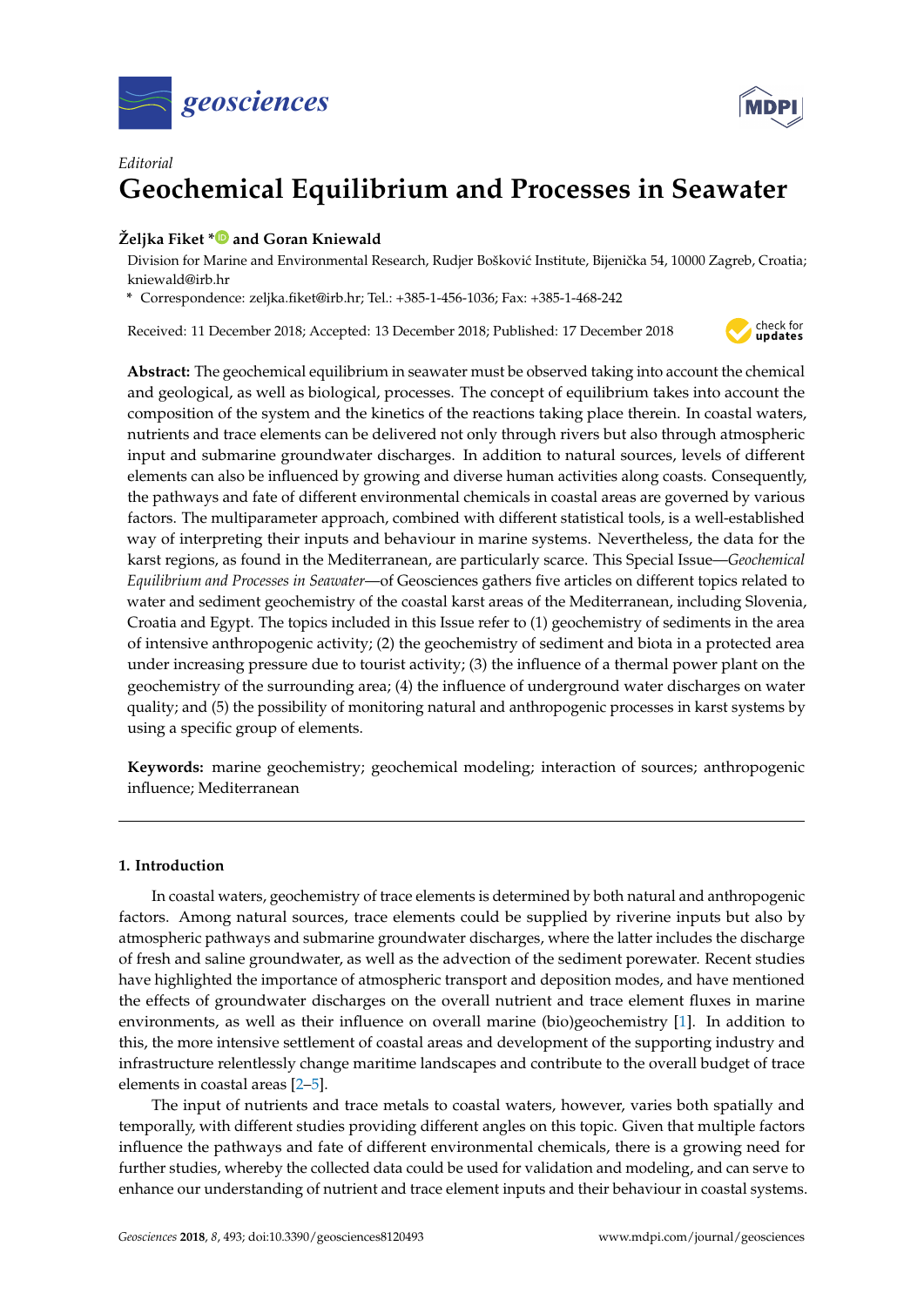Although karst makes up around 12% of the world's surface (excluding the Antarctic, Greenland, and Iceland), karst areas are unfortunately under-represented in the literature, as well as in globally protected areas [\[6\]](#page-3-3). Given their formation character, defined by the dissolution of soluble carbonate bedrock, karst regions display distinctive surface features and complex underground drainages. Such landscapes create the conditions in which chemical and microbiological pollutants easily enter aquifers, spreading rapidly through the network of fractures and conduits, often without effective processes of filtration and self-purification. Consequently, such regions require specific protection and management approaches.

The topics included in this Issue refer to (1) the geochemistry of sediments in the area of intensive anthropogenic activity; (2) the geochemistry of sediments and biota in a protected area under increasing pressure due to tourist activity; (3) the influence of a thermal power plant on the geochemistry of the surrounding area; (4) the influence of underground water discharge on water quality; and (5) the possibility of monitoring natural and anthropogenic processes in karst systems by using a specific group of elements.

Each of these papers [\[7–](#page-3-4)[11\]](#page-3-5) provides an insight into the problem that is ubiquitous in populated areas, but with a unique viewpoint, i.e., taking into account the features of the karst background.

#### **2. Overview of the Special Issue Contributions**

Rogan Šmuc et al. [\[7\]](#page-3-4) described the heavy metal signature of the sediments near the Port of Koper in the northern Adriatic Sea. Koper is a small coastal city located in Slovenia's Mediterranean region. Due to its geographic location, it is influenced by various anthropogenic contamination sources from an international port (the Port of Koper), an industrial zone with a chemical factory, agriculture, and viticulture developed in the hinterland of the city. The Port of Koper is one of the biggest and most important ports in the northern Adriatic Sea and reflects both anthropogenic and geogenic influences [\[12–](#page-3-6)[14\]](#page-3-7), thereby presenting an ideal system for heavy metal mobility determination. Despite these influences, most of the studied elements were only found to be marginally enriched in the sediments. Only nickel was present at levels higher than threshold effect concentration (TEC) and probable effect concentration (PEC) values defined by Sediment Quality Guidelines. Sequential chemical extraction, on the other hand, showed that the majority of heavy metals in the sediments near the Port of Koper are immobile due to their prevalence (more than 50%) in the residual phase, with molybdenum as an only exception.

Ilenič et al. [\[8\]](#page-3-8) examined the eligibility of defining the Kornati National Park as a reference area for environmental studies. Kornati National Park (eastern Adriatic coast, Croatia) is considered an unpolluted reference area in environmental and ecological studies, but with an increase in tourist activities and a higher exposure to anthropogenic inputs, some parts of this park are deteriorating. The factors that contribute the most to environmental risks are the fishing industry and chemical pollution, invasions of exotic species, and global climate change, leading to eutrophication and physical changes of the ecosystem [\[15\]](#page-3-9).

Stable isotopes of carbon (C) and nitrogen (N) are commonly used to decipher the environmental conditions and trophic relations in ecosystems [\[16,](#page-4-0)[17\]](#page-4-1). Stable isotope compositions of organisms are used to identify the biochemical processes and sources of the pollution, as they are mainly influenced by the isotopic ratios of their diet, metabolic pathways, and fractionating processes [\[18,](#page-4-2)[19\]](#page-4-3). With isotopic analysis, it is also possible to determine the source of sedimentary organic matter (marine, terrestrial) and assess the anthropogenic impacts on the observed area [\[20\]](#page-4-4).

The conducted isotopic analysis revealed that even though some parts of the Kornati National Park are still preserved and intact, there are some areas where human activity has already made an evident impact and has consequently contributed to changes of the environment. The study of Ilenič et al.  $[8]$  shows that the areas closer to marinas and villages are more likely to be under the influence of anthropogenic pollution, whereas more distant ones remain anthropogenically unaltered.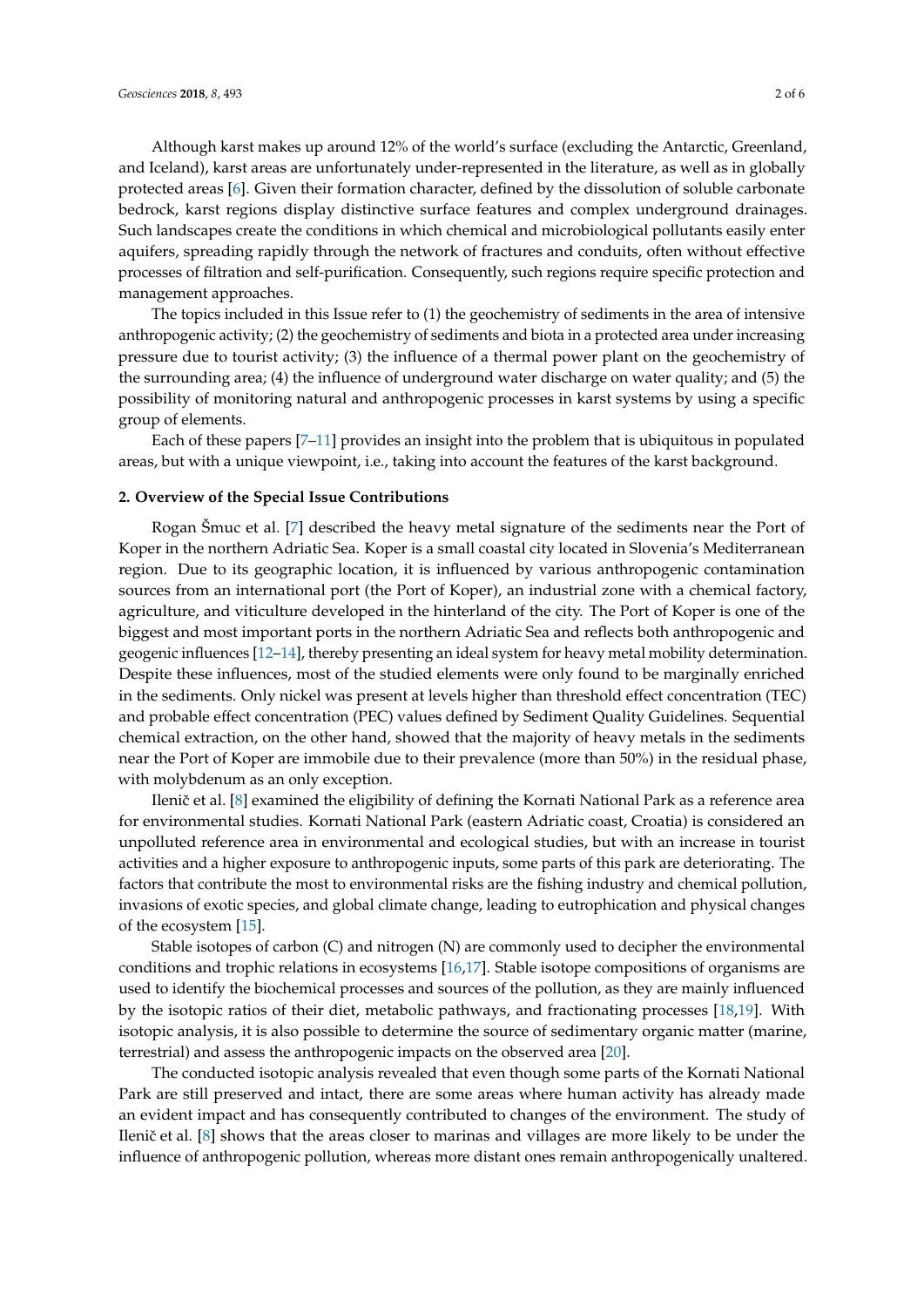Medunić et al. [\[9\]](#page-3-10) studied the selenium, sulfur, and trace element signature of the Raša Bay environment contaminated by superhigh-organic-sulfur coal. In the Labin city area (also situated in the northern Adriatic, Croatia), in the vicinity of the Raša Bay, historic (back to the 18th century) coal mining and associated foundry industries are located. Coal mining and ash-generating processes like coal combustion and smelting, and metal foundries, are known as the predominant sources of various potentially toxic emissions [\[21\]](#page-4-5) which pollute the atmosphere, pedosphere, hydrosphere, and biosphere [\[22\]](#page-4-6). They are represented by complex mixtures, which include particle matter, semi-volatile matter, and various gases [\[23,](#page-4-7)[24\]](#page-4-8).

To assess the potential contamination of soil by selenium and trace metals in the Labin area, the authors calculated the enrichment factor and the geo-accumulation index. Their study showed that historic coal mining and combustion, as well as the accompanying metal foundry industries, have considerably polluted the entire environment of the Labin city area.

Geochemical and isotopic evidence of groundwater salinization processes was studied by Eissa et al. [\[10\]](#page-3-11). Groundwater geochemistry in coastal aquifers reflects both the geological conditions and the current anthropogenic processes, which subsequently influence the groundwater quality [\[25](#page-4-9)[–27\]](#page-4-10). However, the importance of these aquifers at the local and regional scales, the main hydrogeologic patterns, hydrochemical features, and the groundwater origins, still remain poorly understood [\[28\]](#page-4-11). By combining geochemistry and isotopic tools, the origin of karst water mineralization can be deciphered [\[27](#page-4-10)[–30\]](#page-4-12). Ion chemical ratios can also be helpful in detecting the hydrochemical processes affecting water quality, such as leaching, mixing, or ion exchange, as well as in assessing the impact of seawater intrusion on the groundwater chemistry.

In the complex system of the El Dabaa Area, on the northwestern coast of Egypt, Eissa et al. [\[10\]](#page-3-11) identified the origin of salinization and the hydrogeochemical processes affecting groundwater quality using dissolved major ions, conservative tracers (Br and Cl), and stable environmental isotopes ( $\delta^{18}$ O and  $\delta^2$ H). Additionally, the main source(s) of groundwater mineralization in different aquifers were assessed by simulating the geochemical processes using NETPATH modeling, a geochemical groundwater reaction and mixing code [\[31\]](#page-4-13).

According to the work of Eissa et al. [\[10\]](#page-3-11), the main factors causing deterioration of the said groundwater quality are the water–rock interactions of carbonate rocks of marine origin mixing with seawater. Their work provided new insights into the hydrochemical features of groundwater in this area, the sources of groundwater recharge and their mixing pathways, as well as the main processes worsening its quality.

Fiket et al. [\[11\]](#page-3-5) described the distribution of rare earth elements, including  $Y(REY)$ , in sediments of the marine lake Mir (Dugi Otok, eastern Adriatic coast, Croatia). A growing number of current or emerging alternative energy technologies and types of digital equipment contain REY-bearing components, such as glass, magnets, metal alloys, catalysts, and phosphors [\[32,](#page-4-14)[33\]](#page-4-15), causing not only increasing trends in the annual demand for REYs but also leading to the increasing exploitation of rare earth minerals [\[32,](#page-4-14)[34\]](#page-4-16). Consequently, REYs increasingly enter soil and water systems, mainly through microelement fertilizers and mine tailings, and subsequently accumulate in soils and sediments, bioaccumulate in biota [\[35,](#page-4-17)[36\]](#page-5-0), and enter the food chain, causing serious environmental problems [\[37\]](#page-5-1).

In order to successfully identify sources that can influence the increase of REY concentration in water systems, it is necessary to know the processes and mechanisms that determine their distribution in the environment. The study of Fiket et al. [\[11\]](#page-3-5) provides an insight into the influence of local soils on the distribution of REY in sediments of the nearby marine lake Mir and suggests the possibility of differentiation between external influence and substrate, which is the main premise when determining the external source of REY in the environment. In addition, the study provides background concentrations for the unique environment of marine lakes situated in the karst environment.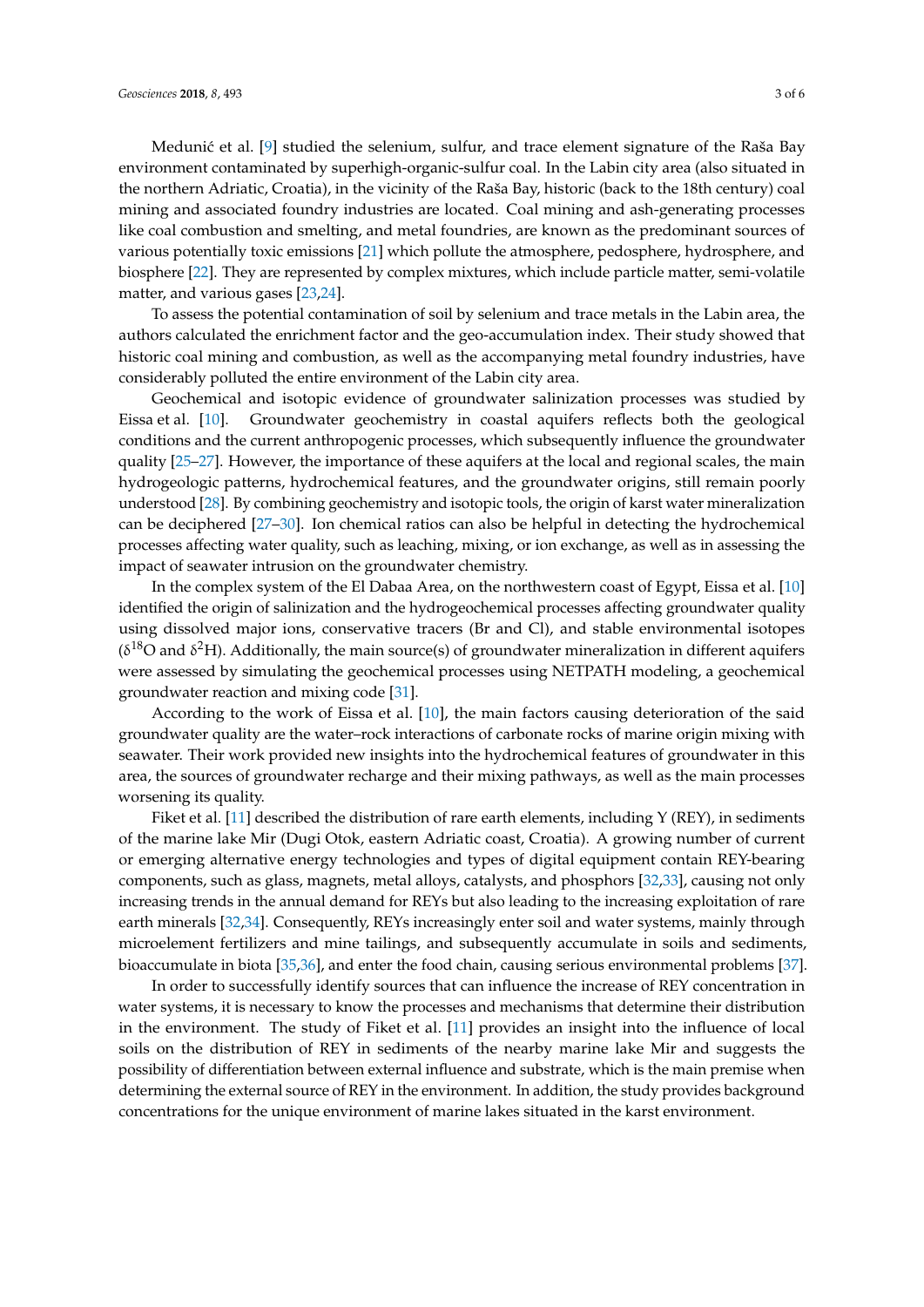#### **3. Final Remarks**

Understanding the sources and processes that define the distribution of elements in coastal marine environments is not just important for quantifying their total budget or describing geochemical equilibrium but also for purposes of defining management strategies. Many challenges have arisen due to environmental changes, i.e., sea-level rise, flooding or erosion, inducing changes in material sources and their role in nearby water systems, as well as increasing human activity along coastlines. Karst regions are particularly sensitive to such environmental changes, as well as increasing anthropogenic pressures. Although studies encompassed by this Special Issue include small areas and issues described are of local character, each paper contributes to the knowledge of the geochemistry of karst regions and presents a step forward in their adequate protection and preservation.

**Funding:** This research received no external funding.

**Conflicts of Interest:** The authors declare no conflict of interest.

#### **References**

- <span id="page-3-0"></span>1. Baker, A.R.; Landing, W.M.; Bucciarelli, E.; Cheize, M.; Fietz, S.; Hayes, C.T.; Kadko, D.; Morton, P.L.; Rogan, N.; Sarthou, G.; et al. Trace element and isotope deposition across the air–sea interface: Progress and research needs. *Philos. Trans. R. Soc. A* **2016**, *374*, 20160190. [\[CrossRef\]](http://dx.doi.org/10.1098/rsta.2016.0190) [\[PubMed\]](http://www.ncbi.nlm.nih.gov/pubmed/29035268)
- <span id="page-3-1"></span>2. Baptista Neto, J.A.; Smith, B.J.; McAllister, J.J. Heavy metal concentrations in surface sediments in a nearshore environment, Jurujuba Sound, Southeast Brazil. *Environ. Pollut.* **2000**, *109*, 1–9. [\[CrossRef\]](http://dx.doi.org/10.1016/S0269-7491(99)00233-X)
- 3. Dassenakis, M.; Adrianos, H.; Depiazi, G.; Konstantas, A.; Karabela, M.; Sakellari, A.; Scoullos, M. The use of various methods for the study of metal pollution in marine sediments, the case of Euvoikos Gulf, Greece. *Appl. Geochem.* **2003**, *18*, 781–794. [\[CrossRef\]](http://dx.doi.org/10.1016/S0883-2927(02)00186-5)
- 4. Ridgway, J.; Shimmield, G. Estuaries as repositories of historical contamination and their impact on shelf areas. *Estuar. Coast. Shelf. Sci.* **2002**, *55*, 903–928. [\[CrossRef\]](http://dx.doi.org/10.1006/ecss.2002.1035)
- <span id="page-3-2"></span>5. Förstner, U.; Wittmann, G.T.W. *Metal Pollution in the Aquatic Environment*, 1st ed.; Springer: Berlin, Germany, 1979; 486p.
- <span id="page-3-3"></span>6. Hollingsworth, E.; Brahanna, V.; Inlander, E.; Slay, M.E. Karst regions of the world (KROW): Global karst datasets and maps to advance the protection of karst species and habitats worldwide. In Proceedings of the U.S. Geological Survey Karst Interest Group Proceedings, Bowling Green, KY, USA, 27–29 May 2008; p. 142.
- <span id="page-3-4"></span>7. Rogan Šmuc, N.; Dolenec, M.; Kramar, S.; Mladenović, A. Heavy Metal Signature and Environmental Assessment of Nearshore Sediments: Port of Koper (Northern Adriatic Sea). *Geosciences* **2018**, *8*, 398. [\[CrossRef\]](http://dx.doi.org/10.3390/geosciences8110398)
- <span id="page-3-8"></span>8. Ilenič, A.; Lojen, S.; Župan, I.; Šarić, T.; Šikić, Z.; Vrhovnik, P.; Dolenec, M. Is the Kornati National Park Still an Acceptable Reference Area for Environmental Studies? *Geosciences* **2018**, *8*, 385. [\[CrossRef\]](http://dx.doi.org/10.3390/geosciences8110385)
- <span id="page-3-10"></span>9. Medunić, G.; Kuharić, Ž.; Krivohlavek, A.; Đuroković, M.; Dropučić, K.; Rađenović, A.; Lužar Oberiter, B.; Krizmanić, A.; Bajramović, M. Selenium, Sulphur, Trace Metal, and BTEX Levels in Soil, Water, and Lettuce from the Croatian Raša Bay Contaminated by Superhigh-Organic-Sulphur Coal. *Geosciences* **2018**, *8*, 408. [\[CrossRef\]](http://dx.doi.org/10.3390/geosciences8110408)
- <span id="page-3-11"></span>10. Eissa, M.; Shawky, H.; Samy, A.; Khalil, M.; El Malky, M. Geochemical and Isotopic Evidence of Groundwater Salinization Processes in El Dabaa Area, Northwestern Coast, Egypt. *Geosciences* **2018**, *8*, 392. [\[CrossRef\]](http://dx.doi.org/10.3390/geosciences8110392)
- <span id="page-3-5"></span>11. Fiket, Ž.; Mlakar, M.; Kniewald, G. Distribution of Rare Earth Elements in Sediments of the Marine Lake Mir (Dugi Otok, Croatia). *Geosciences* **2018**, *8*, 301. [\[CrossRef\]](http://dx.doi.org/10.3390/geosciences8080301)
- <span id="page-3-6"></span>12. Faganeli, J.; Planinc, R.; Pezdic, J.; Smodis, B.; Stegnar, P.; Ogorelec, B. Marine geology of the Gulf of Trieste (North Adriatic): Geochemical aspects. *Mar. Geol.* **1991**, *99*, 93–108. [\[CrossRef\]](http://dx.doi.org/10.1016/0025-3227(91)90085-I)
- 13. Ogorelec, B.; Misic, M.; Faganeli, J. Marine geology of the Gulf of Trieste (northern Adriatic): Sedimentological aspects. *Mar. Geol.* **1991**, *99*, 79–92. [\[CrossRef\]](http://dx.doi.org/10.1016/0025-3227(91)90084-H)
- <span id="page-3-7"></span>14. Ogorelec, B.; Mišić, M.; Faganeli, J.; Stegnar, P.; Vrišer, B.; Vukovič, A. The recent sediment of the Bay of Koper (Northern Adriatic). *Geologija* **1987**, *30*, 87–121.
- <span id="page-3-9"></span>15. National Research Council. *Understanding Marine Biodiversity*; National Academy Press: Washington, DC, USA, 1995.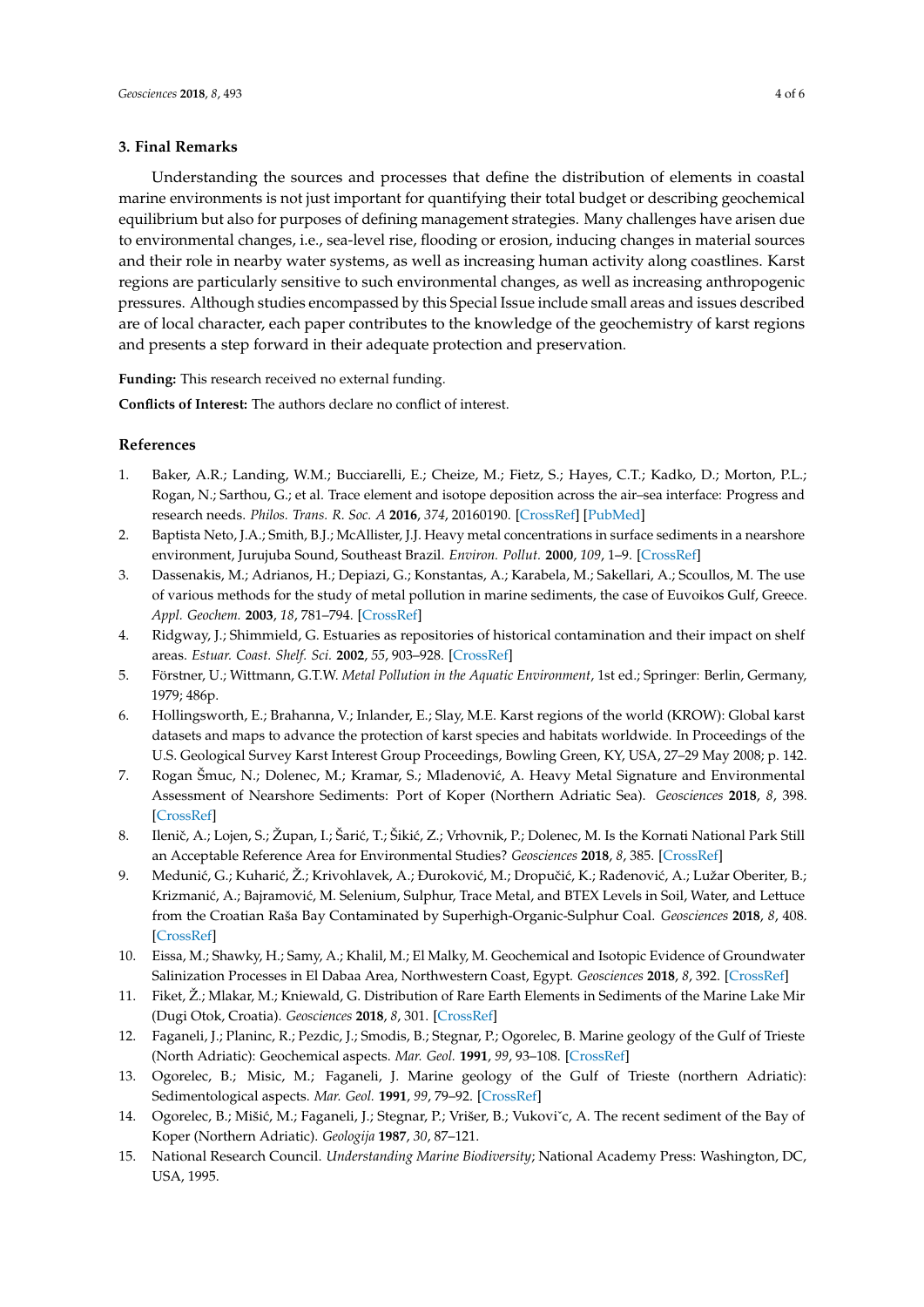- <span id="page-4-0"></span>16. Cresson, P.; Ruitton, S.; Harmelin-Vivien, M. Artificial reefs do increase secondary biomass production: Mechanisms evidenced by stable isotopes. *Mar. Ecol. Prog. Ser.* **2014**, *509*, 15–26. [\[CrossRef\]](http://dx.doi.org/10.3354/meps10866)
- <span id="page-4-1"></span>17. Michener, R.H.; Lajtha, K. *Stable Isotopes in Ecology and Environmental Science*; Blackwell Pub.: Malden, MA, USA, 2007.
- <span id="page-4-2"></span>18. Malej, A.; Dolenec, T.; Lojen, S. Variability of 13C/12C and 15N/14N in different mussel tissues (Mytilus galloprovinvialis): Implications for food web studies. *Rapp. Comm. Int. Mer Medit.* **1998**, *35*, 272–273.
- <span id="page-4-3"></span>19. Žvab, R.P.; Dolenec, T.; Lojen, S.; Kniewald, G.; Dolenec, M. Use of stable isotope composition variability of particulate organic matter to assess the anthropogenic organic matter in coastal environment (Istra Peninsula, Northern Adriatic). *Environ. Earth Sci.* **2014**, *73*, 3109–3118. [\[CrossRef\]](http://dx.doi.org/10.1007/s12665-014-3606-x)
- <span id="page-4-4"></span>20. De Souza, B.J.R.; Costa, A.B.; de Azevedo, G.A.E.; dos Santos, R.T.H.; Spano, S.; Lentini, C.A.D.; Bonabamba, T.J.; Silva, R.O.; Novotny, E.H.; do Rosario-Zucchi, M. Carbon and nitrogen stable isotope compositions of organic matter in marine sediment cores from the Abrolhos region: Indicators of sources and preservation. *Geochim. Bras.* **2013**, *27*, 13–23. [\[CrossRef\]](http://dx.doi.org/10.5327/Z0102-9800201300010002)
- <span id="page-4-5"></span>21. Awoyemi, O.M.; Dzantor, E.K. Toxicity of coal fly ash (CFA) and toxicological response of switchgrass in mycorrhiza-mediated CFA-soil admixtures. *Ecotoxicol. Environ. Saf.* **2017**, *144*, 438–444. [\[CrossRef\]](http://dx.doi.org/10.1016/j.ecoenv.2017.06.059)
- <span id="page-4-6"></span>22. Sofilić, T.; Brnardić, I.; Šimunić-Mežnarić, V.; Šorša, A. Soil pollution caused by landfilling of nonhazardous waste from steel production processes. *Chem. Ind.* **2013**, *62*, 381–388.
- <span id="page-4-7"></span>23. Saikia, J.; Saikia, P.; Boruah, R.; Saikia, B.K. Ambient air quality and emission characteristics in and around a non-recovery type coke oven using high sulphur coal. *Sci. Total Environ.* **2015**, *530*, 304–313. [\[CrossRef\]](http://dx.doi.org/10.1016/j.scitotenv.2015.05.109)
- <span id="page-4-8"></span>24. Medunić, G.; Mondol, D.; Rađenović, A.; Nazir, S. Review of the latest research on coal, environment, and clean technologies. *Min. Geol. Pet. Eng. Bull.* **2018**, *33*, 13–21. [\[CrossRef\]](http://dx.doi.org/10.17794/rgn.2018.3.2)
- <span id="page-4-9"></span>25. Edmunds, W.M. Renewable and non-renewable groundwater in semi-arid and arid regions. *Dev. Water Sci.* **2003**, *50*, 265–280.
- 26. Vengosh, A.; Kloppmann, W.; Marie, A.; Livshitz, Y.; Gutierrez, A.; Bana, M.; Guerrot, C.; Pankratov, I.; Ranan, H. Sources of salinity and boron in Gaza Strip: Natural contaminant flow in southern Mediterranean Coastal aquifer. *Water Resour. Res.* **2005**, *41*, W01013. [\[CrossRef\]](http://dx.doi.org/10.1029/2004WR003344)
- <span id="page-4-10"></span>27. Bennetts, D.A.; Webb, J.A.; Stone, D.J.M.; Hill, D.M. Understanding the salinization process for groundwater in an area of south-eastern Australia, using hydrochemical and isotopic evidence. *J. Hydrol.* **2006**, *323*, 178–192. [\[CrossRef\]](http://dx.doi.org/10.1016/j.jhydrol.2005.08.023)
- <span id="page-4-11"></span>28. Eissa, M.; Parker, B.; Shouakar-Stash, O.; Hosni, M.H.; El Shiekh, A. Electrical resistivity tomography, geochemistry and isotope tracers for saltwater intrusion characterization along the Northwestern coast. *Egypt. Geol. Soc. Am. Abstr. Progr.* **2015**, *47*, 486.
- 29. Aquilina, L.; Ladouche, B.; Doerfliger, N.; Seidel, J.L.; Bakalowicz, M.; Dupuy, C.; LeStrat, P. Origin, evolution and residence time of saline thermal fluids (Balaruc springs, southern France): Implications for fluid transfer across thecontinental shelf. *Chem. Geol.* **2002**, *192*, 1–21. [\[CrossRef\]](http://dx.doi.org/10.1016/S0009-2541(02)00160-2)
- <span id="page-4-12"></span>30. Wang, Y.; Guo, Q. Strontium isotope characterization and major iongeochemistry of karst water flow, Shentou, northern China. *J. Hydrol.* **2006**, *328*, 592–603. [\[CrossRef\]](http://dx.doi.org/10.1016/j.jhydrol.2006.01.006)
- <span id="page-4-13"></span>31. Plummer, L.N.; Prestemon, E.C.; Parkhurst, D.L. NETPATH: An interactive code for interpreting NET geochemical reactions from chemical and isotopic data along a flow. In Proceedings of the International 7th Symposium on Water-Rock Interaction, Park City, UT, USA, 9–23 July 1992; pp. 239–242.
- <span id="page-4-14"></span>32. Haxel, G.B.; Hedrick, J.B.; Orris, G.J. Rare Earth Elements: Critical Resources for High Technology. U.S. Geological Survey Fact Sheet 087-02. 2002. Available online: <http://pubs.usgs.gov/fs/2002/fs087-02/> (accessed on 9 August 2018).
- <span id="page-4-15"></span>33. Long, K.R.; Van Gosen, B.S.; Foley, N.K.; Cordier, D. *The Principal Rare Earth Elements Deposits of the United States—A Summary of Domestic Deposits and A Global Perspective*; U.S. Geological Survey: Reston, VA, USA, 2010; p. 104.
- <span id="page-4-16"></span>34. Livergood, R. Rare Earth Elements: AWrench in the Supply Chain. Center for Strategic and International Studies. 2010. Available online: [http://csis.org/files/publication/101005\\_DIIG\\_Current\\_Issues\\_no22\\_Rare\\_](http://csis.org/files/publication/101005_DIIG_Current_Issues_no22_Rare_earth_elements.pdf) [earth\\_elements.pdf](http://csis.org/files/publication/101005_DIIG_Current_Issues_no22_Rare_earth_elements.pdf) (accessed on 9 August 2018).
- <span id="page-4-17"></span>35. Wang, Y.; Sun, J.; Chen, H.; Guo, F. Determination of the contents and distribution characteristics of REE in natural plants by NAA. *J. Radioanal. Nucl. Chem.* **1997**, *219*, 99–103. [\[CrossRef\]](http://dx.doi.org/10.1007/BF02040273)